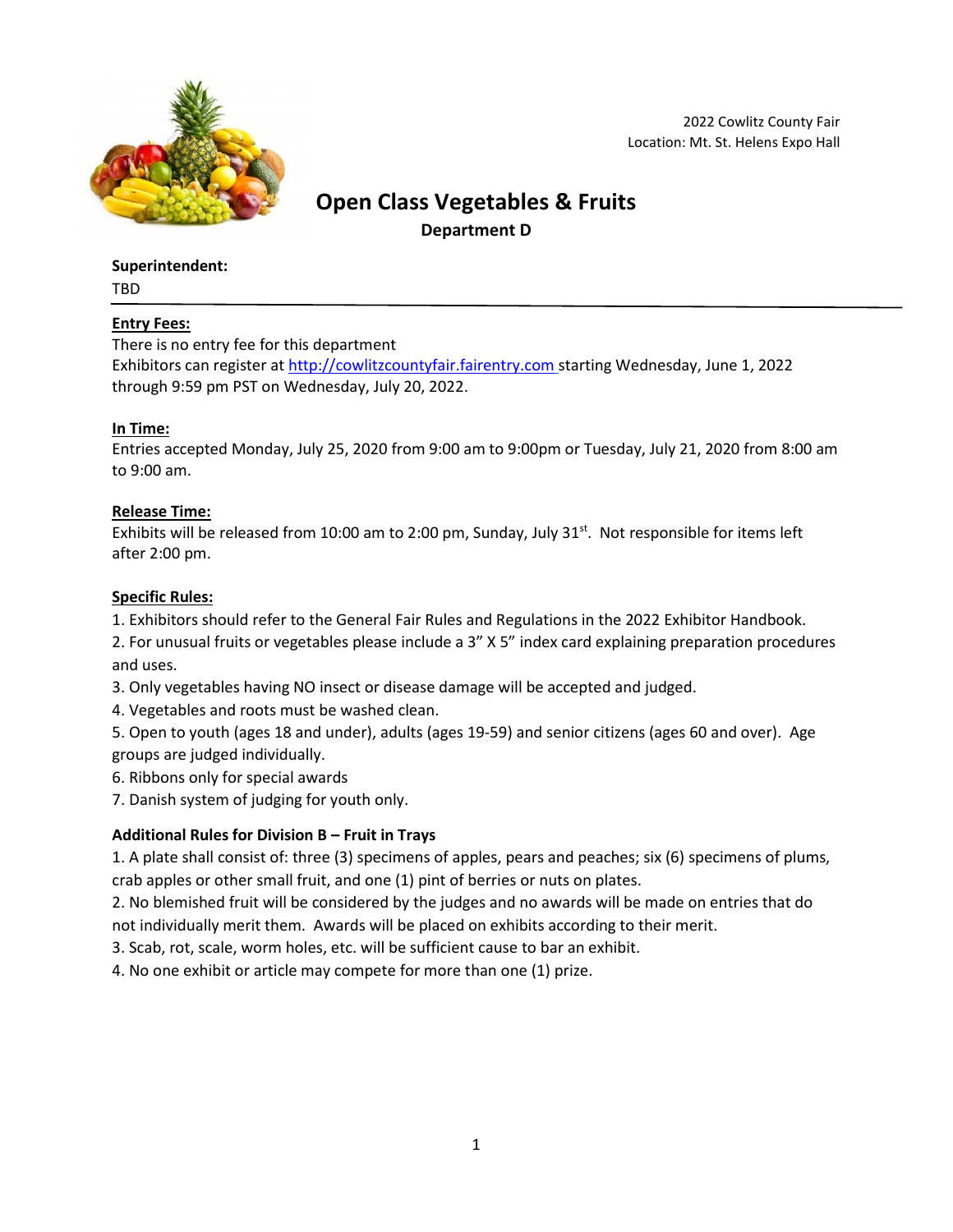#### **Additional Rules for Division C – Educational Display**

1. Limited to one (1) display per individual.

2. Exhibit may show any topic of educational nature related to agriculture, gardening or natural resources. The exhibit will be judged on educational value, viewer interaction design, creativity, general appearance and workmanship. It should be read easily from a distance.

3. Please call Superintendent for space availability.

| <b>TOTAL:</b>                        | 250 |
|--------------------------------------|-----|
| Miscellaneous                        | 10  |
| <b>Originality and Creativity</b>    | 20  |
| Design and Layout                    | 40  |
| General Appearance                   | 60  |
| <b>Educational Value</b>             | 120 |
| <b>Educational Display Scorecard</b> |     |

#### **Show Schedule:**

Tuesday, July 26, 2022 at 10:00 am – Judging

#### **Premiums:**

See each Division for specific premium information

#### **Special Awards:**

| <b>Best in Show</b>               | Rosette |
|-----------------------------------|---------|
| Superintendent's Award            | Rosette |
| <b>Special Award</b>              | Rosette |
| 1 <sup>st</sup> Place Educational | Rosette |
| 2 <sup>nd</sup> Place Educational | Rosette |
| 3 <sup>rd</sup> Place Educational | Rosette |
| <b>Tallest</b>                    | Rosette |
| Largest                           | Rosette |
| Veggie Critter                    | Rosette |
| <b>Honorable Mention</b>          | Ribbon  |
| Participation                     | Ribbon  |

#### **Division A: VEGETABLES**

#### **Classes:**

Premiums for Classes 1-18 Blue = 15 points Red = 7 points White = 5 points

- 1. Beans (Leave ½ inch of stem remaining intact)
- 2. Beets (3 Roots, trim tops to 2 inches)
- 3. Cabbage (1 Head, leave 3 outer leaves on)
- 4. Carrots (6 Roots, trim tops to 2 inches)
- 5. Corn (3 Ears, trim shank to 1 inch)
- 6. Cucumbers (2)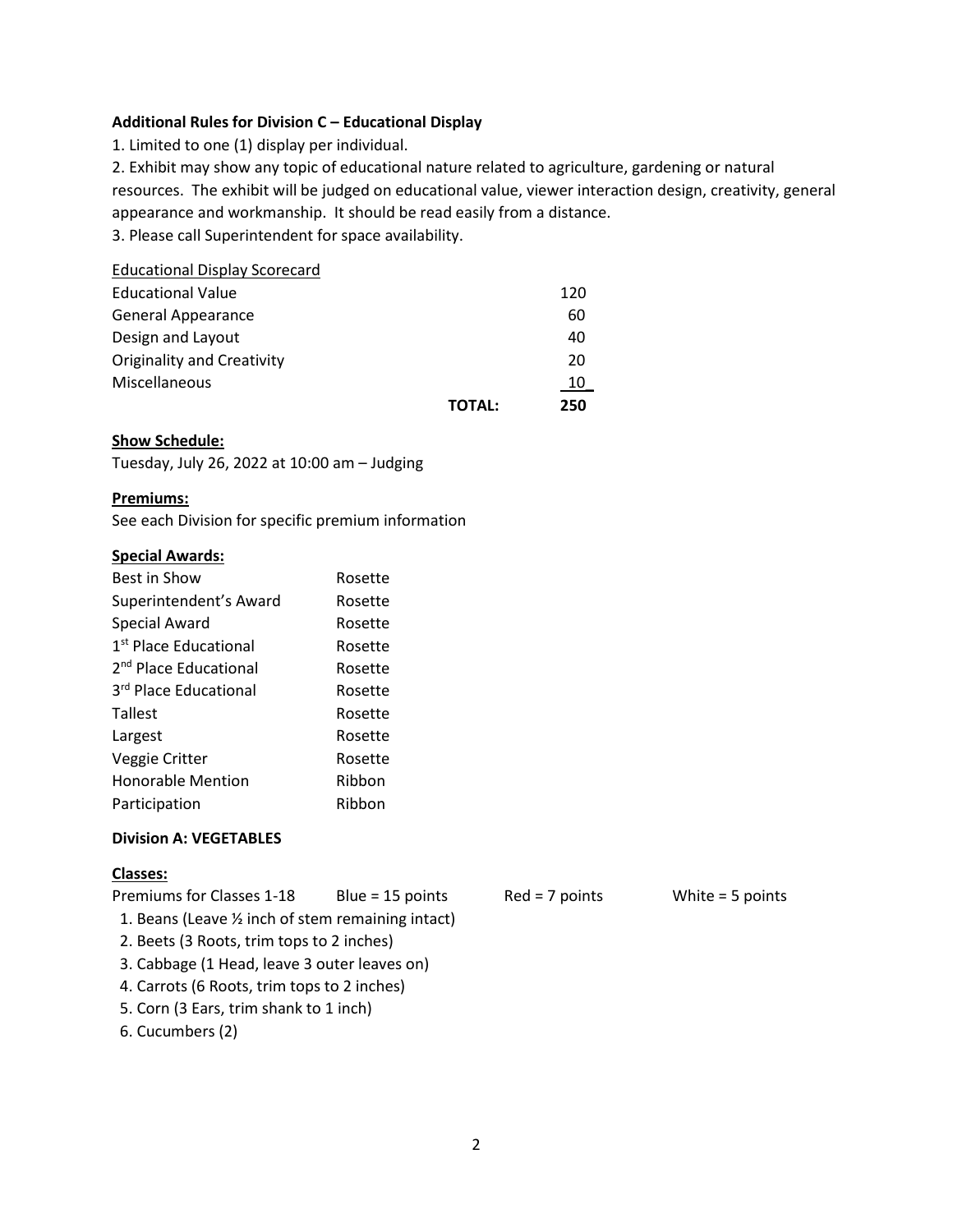7. Garlic – *Use the Lots Immediately Following*

**Lots:**

- 1. Small Bulbs 3 Bulbs
- 2. Large Bulbs, 3 to 4 inches 3 Bulbs
- 3. Elephant Garlic 1 Bulb
- 4. Braided 6 or More
- 8. Kohlrabi (3 Specimens, trim leaf petioles to 1 inch)
- 9. Lettuce (One bunch, tied or potted) *Use the Lots Immediately Following*

10. Onions (Trim tops to 2 inches and trim roots to 1 inch)

#### **Lots:**

- 1. White  $-3$
- 2.  $Red-3$
- 3. Yellow 3
- 4. Green, Untrimmed, Tops Tied 6
- 5. Shallots 4
- 11. Peas (10 Pods, leave ½ inch of stem remaining intact)
- 12. Peppers (2)
- 13. Potatoes (3)
- 14. Radish (6, tops trimmed 2 to 3 inches)

# **Lots:**

- 1.  $Red-6$
- 2. White  $-6$
- 3. Horseradish 6
- 4. Other Raddish 6
- 15A. Squash, Summer (2, current year only)
- 15B. Squash, Winter (1, may be from last year's crop from September on)
- 16. Tomatoes (3)
- 17. Other Vegetables *Use the Lots Immediately Following*

### **Lots:**

- 1. Artichoke 1 Large
- 2. Broccoli 3 Heads, Banded together on 3 inch stem
- 3. Brussels Sprouts 6
- 4. Cauliflower 1 Head
- 5. Celery 1 Bunch
- 6. Eggplant  $-3$
- 7. Gourd, Fresh 3 Small
- 8. Gourd, Birdhouse Size 1
- 9. Novelty Vegetable
- 10. Odd Fruit
- 11. Odd Vegetable
- 12. Parsnips 5 Roots
- 13. Pumpkin, Small Bush Type 1
- 14. Pumpkin, Large 1
- 15. Rhubarb 3 Stalks, tied, tops on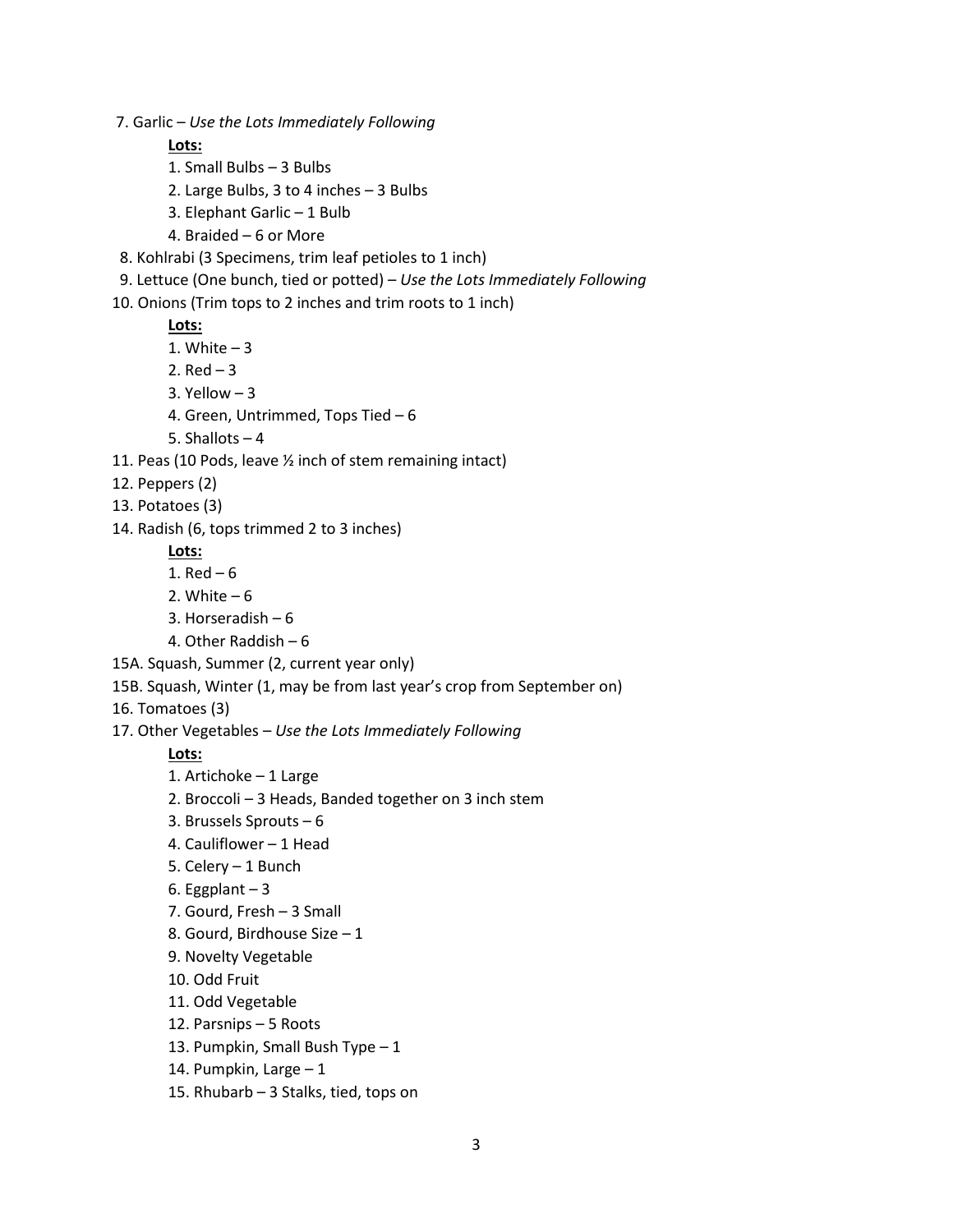16. Rutabaga – 3 Roots

17. Sunflower – Head, trim stem to 12 inches

18. Any Other Vegetable or Fruit

18. Largest

19. Tallest – *Use the Lots Immediately Following*

Blue = 15 points Red = 10 points White = 5 points

*Note: Tall Corn is best brought in with root ball attached, wrapped in burlap or in a bucket, so that it holds well for the show. Must have stalk.*

# **Lots:**

1. Corn, Any Variety

2. Corn, Any Variety with Ears

3. Garlic, Tallest

4. Leek, Tallest

20. Candles and Wax

Blue = 10 points Red = 7 points White = 5 points

**Lots:**

- 1. Wax, Bees One (1) cup rendered, light
- 2. Candles, Rolled
- 3. Candles, Dipped
- 4. Candles, Molded
- 5. Wax, Novelty
- 6. Wax, Other

21. Bucket Gardening (Must be grown in five (5) gallon bucket) – *Use the Lots Immediately Following* Blue =  $10$  points Red = 7 points White = 5 points

# **Lots:**

- 1. Sunflower
- 2. Corn
- 3. Tomato

# **Division B: FRUIT IN TRAYS**

### **Classes:**

Premiums for Classes 1-8 Blue = 10 points Red = 7 points White = 5 points

1. Apples (3)

2. Berries (1) full hallock required for each Lot – *Use the Lots Immediately Following*

# **Lots:**

- 1. Blueberries
- 2. Boysenberries
- 3. Currants
- 4. Loganberries
- 5. Nectarberries
- 6. Raspberries
	- a. Black
		- b. Red
- 7. Strawberries